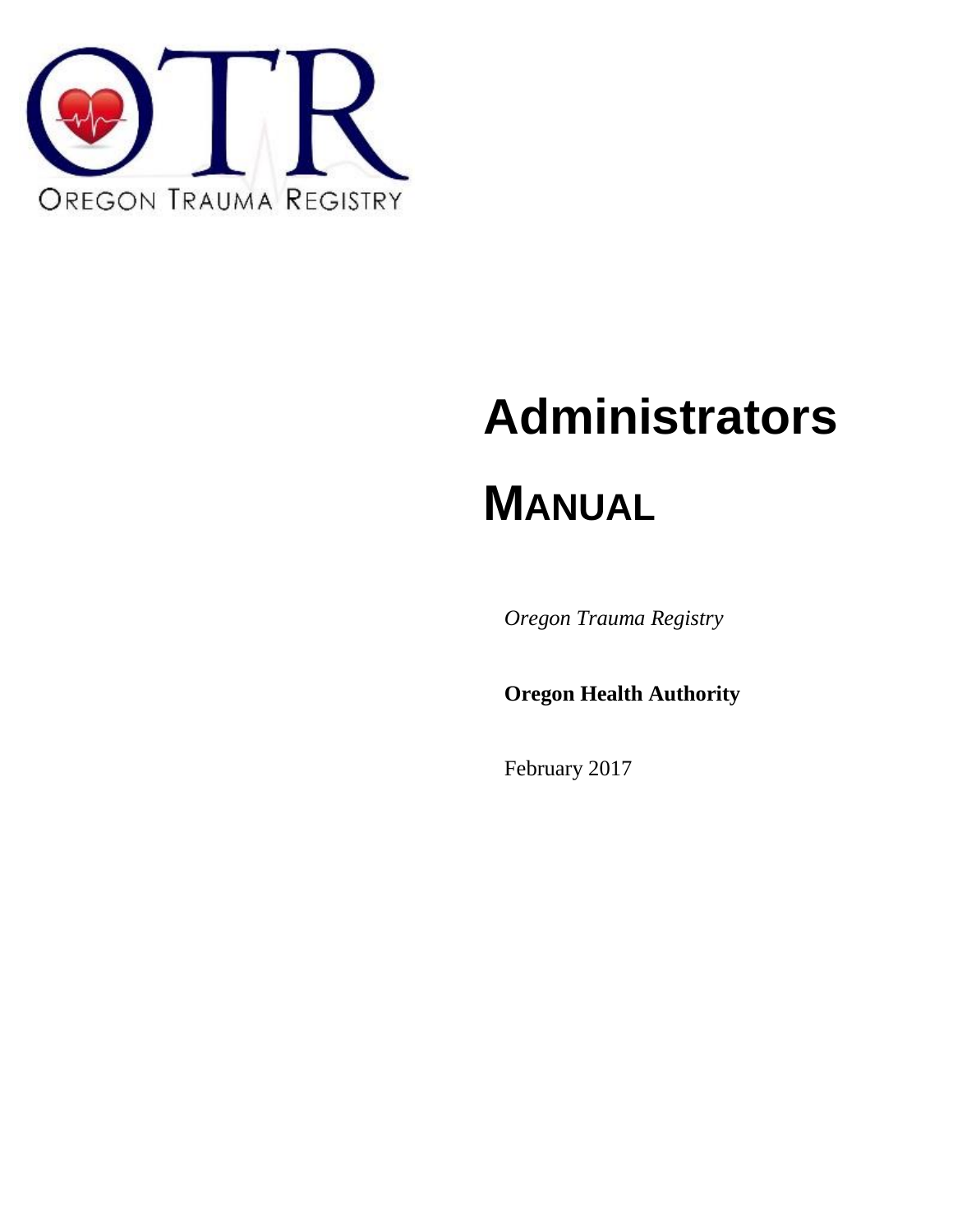# **THIS PAGE INTENTIONALLY LEFT BLANK**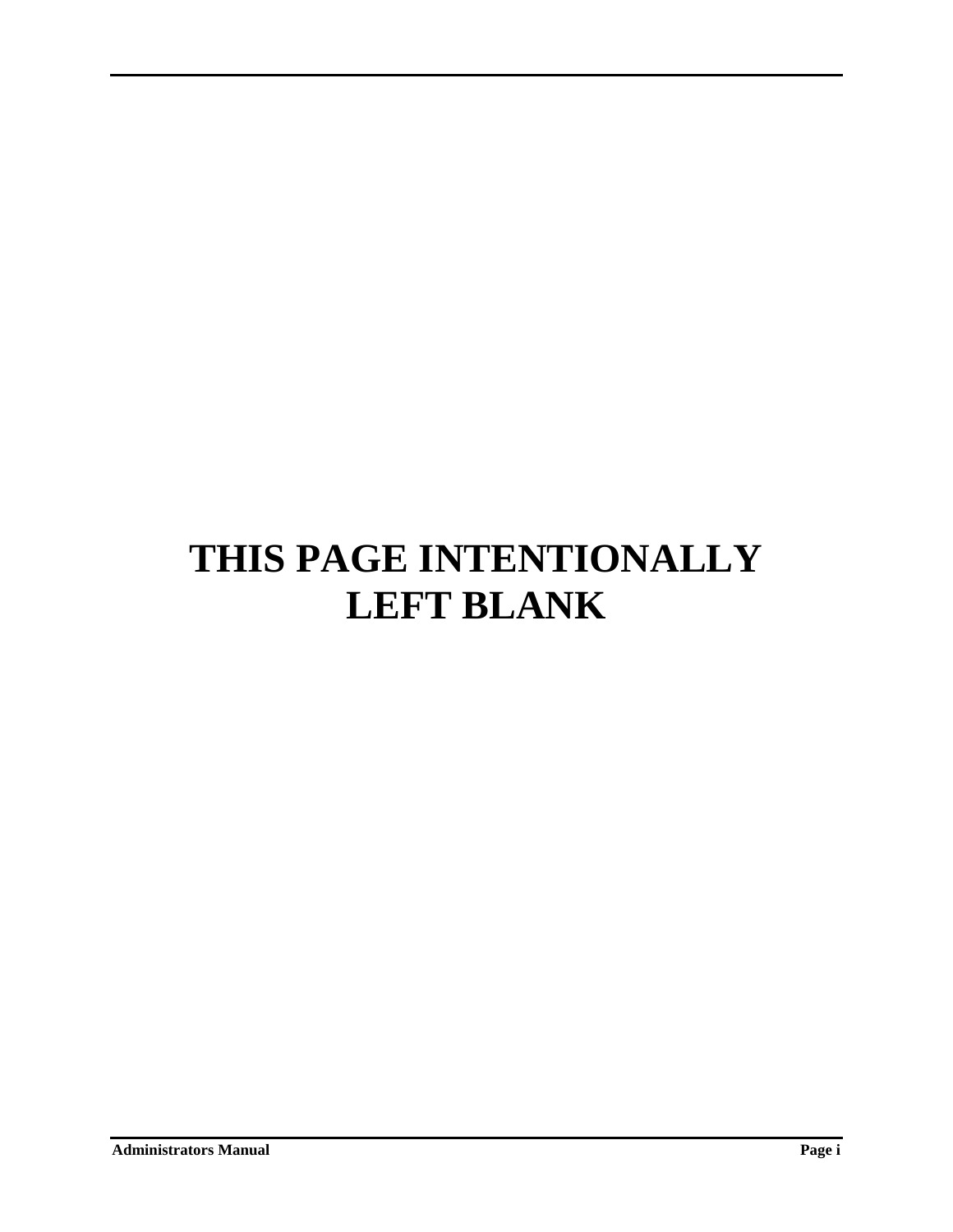

### **ADMINISTRATORS MANUAL**

### **TABLE OF CONTENTS**

| 1.1               |                |  |
|-------------------|----------------|--|
| 1.2               |                |  |
| 1.3               |                |  |
|                   | 1.4.1<br>1.4.2 |  |
| 1.5               |                |  |
|                   |                |  |
| 2.1<br>2.2<br>2.3 |                |  |
| 3.0               |                |  |
|                   |                |  |
| 3.1               |                |  |
| 3.2               |                |  |
|                   |                |  |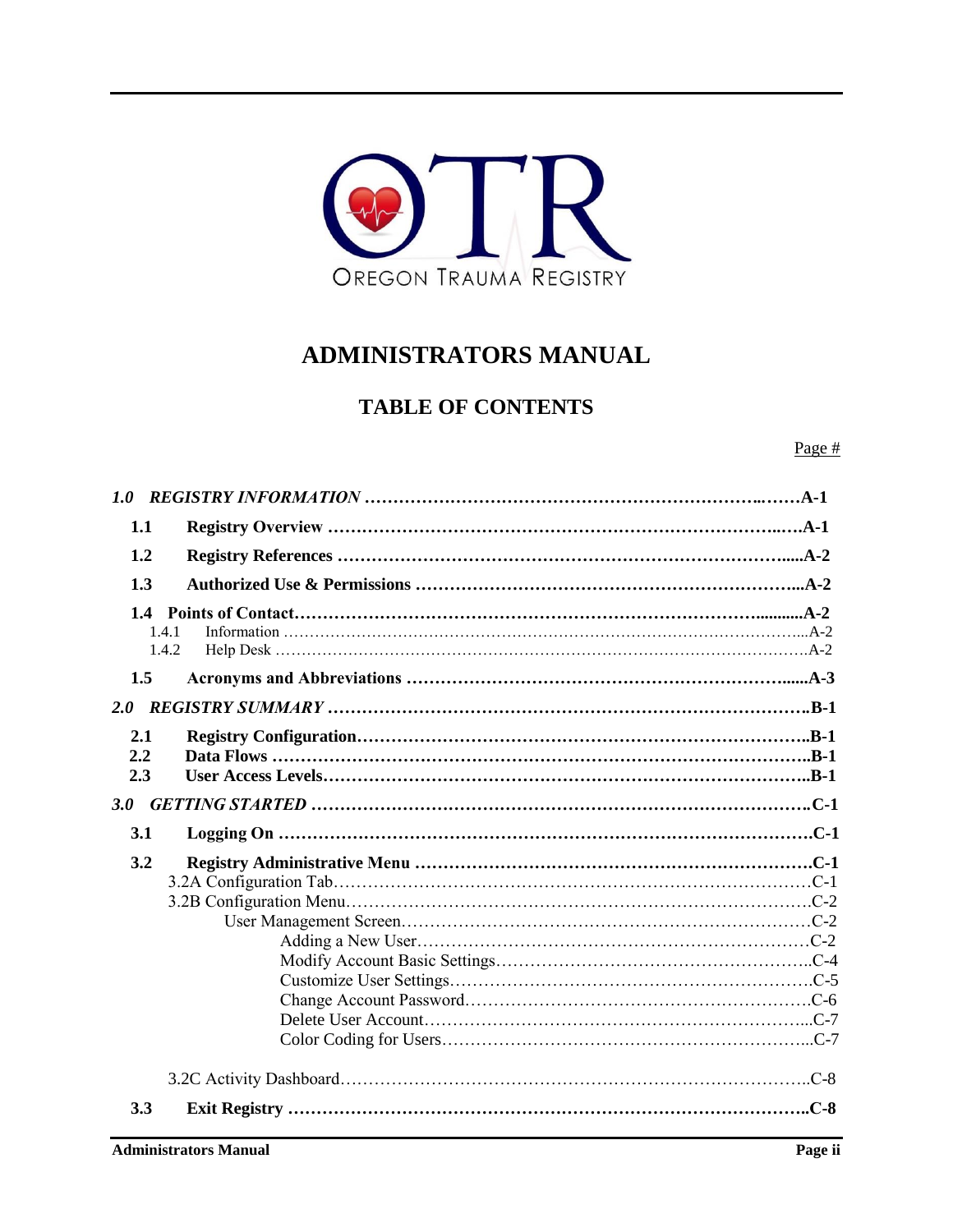## **THIS PAGE INTENTIONALLY LEFT BLANK**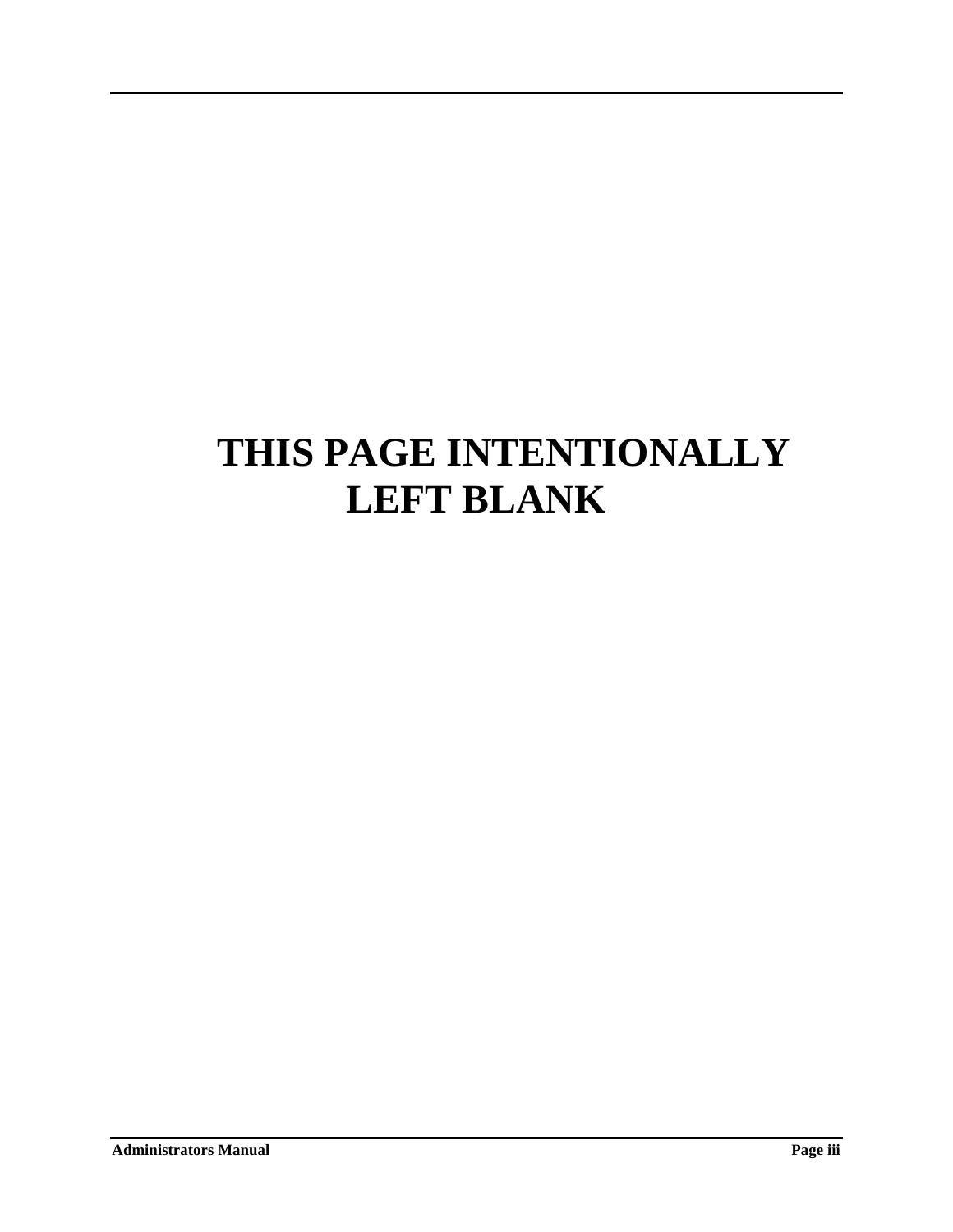### **1.0 REGISTRY INFORMATION**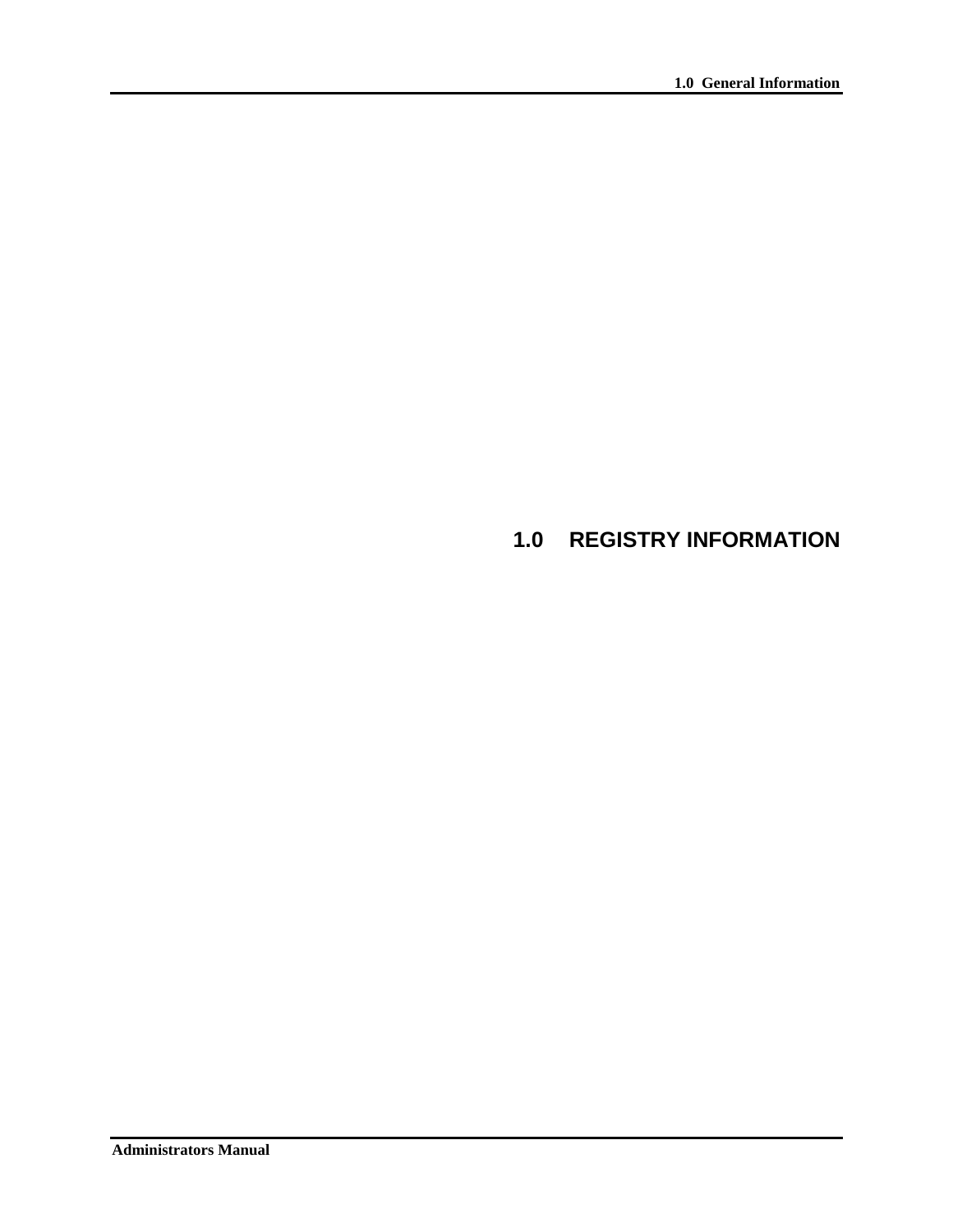*NOTE TO READER: this manual is intended for use by administrators of the Oregon Trauma Registry. Administrators are authorized by the Oregon Health Authority, and by each individual trauma center. This manual is not intended to replace training provided by the Oregon Health Authority on the use of the Oregon Trauma Registry, but is intended to be a guide in addition to hosted training.* 

*The Administrators Manual provides the information necessary for an administrator of the Oregon Trauma Registry to effectively administer access to and use of the registry.* 

### **A. REGISTRY INFORMATION**

### **1.1 Registry Overview**

The Oregon Trauma Registry is a sophisticated method of gathering and reporting on trauma patient care in the State of Oregon.

- Web-based Software system to gather trauma patient data
- Text based interface
- Patient Injury and Coding Capability
- Data Submission to NTDB
- Capable of Recording & Reporting TQIP Values
- Population & Report Generation Capable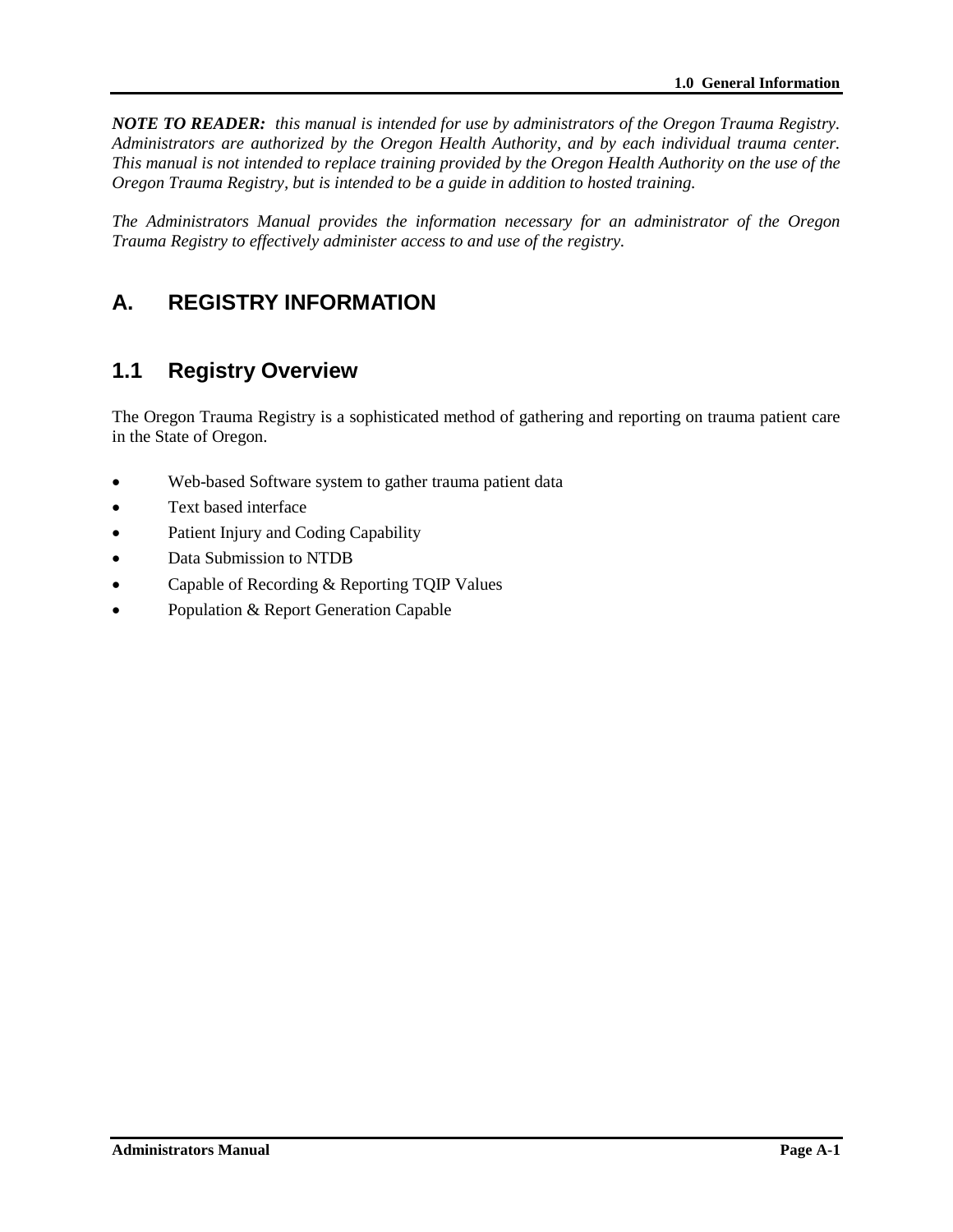### **1.2 Registry References**

References that were used in preparation of this document in order of importance to the end user.

Oregon Trauma Registry Inclusion Criteria Oregon Trauma Registry Data Dictionary

### **1.3 Authorized Use & Permissions**

The Oregon Trauma Registry is to be accessed for both data entry and reporting purposes, only by those who have been granted permission by the State of Oregon Office of Information Security, and the Oregon Health Authority. Oregon trauma centers are authorized to allow access to their specific data collection and reporting site as their organization security and compliance officers sees necessary in compliance with the Health Information Portability and Accountability Act, as well as all other federal, state, city, and county, state rules & guidelines.

### **1.4 Points of Contact**

### **1.4.1 Information**

### *Nathan C. Jarrett*

State of Oregon EMS & Trauma Data Coordinator Policy Analyst 800 NE Oregon St. Suite 730 Portland, OR 97232 nathan.jarrett@state.or.us P 1 (971) 673-0527 F 1 (971) 673-0990

### **1.4.2 Help Desk**

### *Nathan C. Jarrett*

State of Oregon EMS & Trauma Data Coordinator Policy Analyst 800 NE Oregon St. Suite 730 Portland, OR 97232 nathan.jarrett@state.or.us P 1 (971) 673-0527 F 1 (971) 673-0990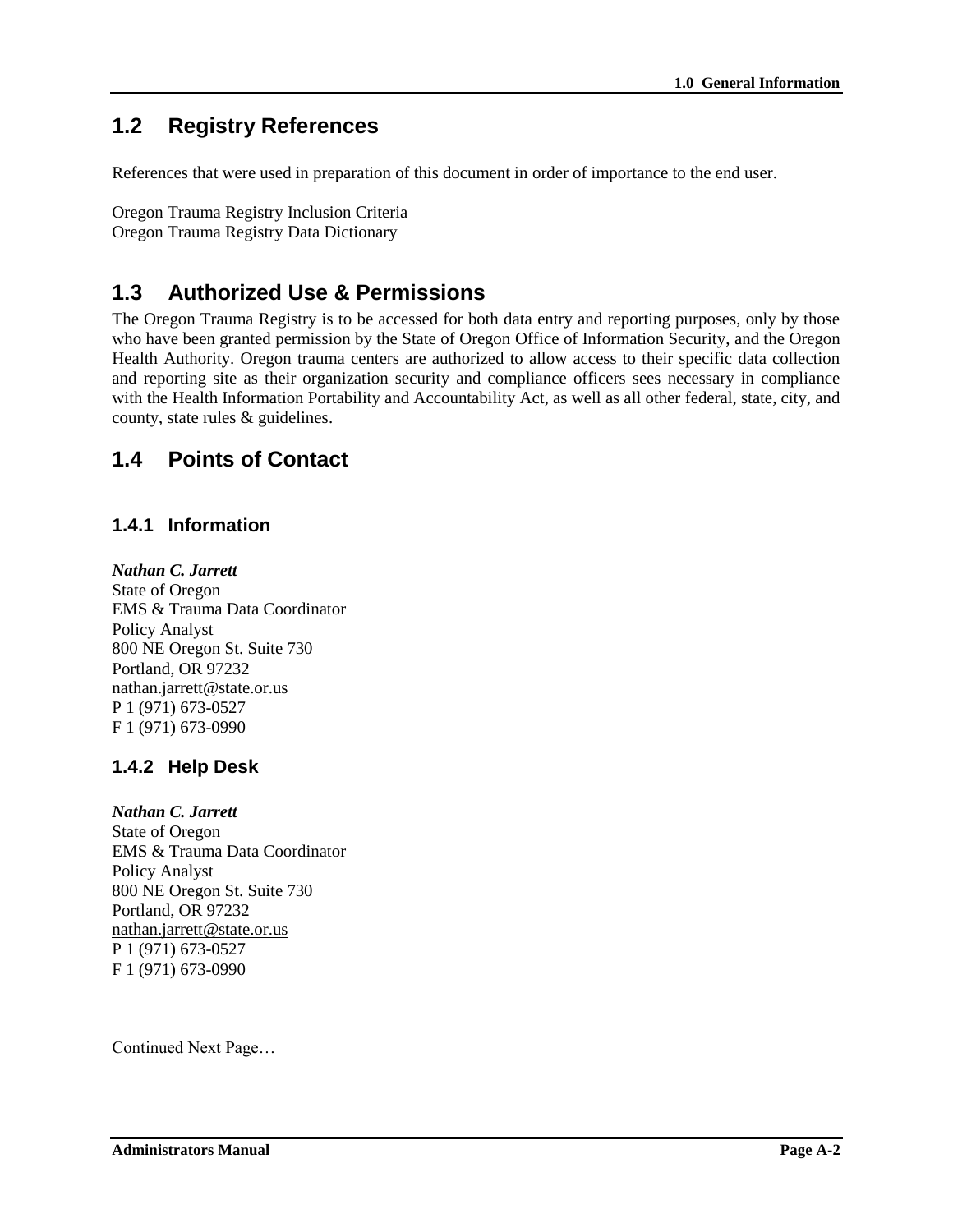*Donald K. Au* State of Oregon Research Analyst 3 800 NE Oregon St. Suite 730 Portland, OR 97232 [donald.k.au@state.or.us](mailto:donald.k.au@state.or.us) P 1 (971) 673-0521 F 1 (971) 673-0990

### **1.5 Acronyms and Abbreviations**

A list of commonly used Acronyms in the Oregon Trauma Registry.

OTR – Oregon Trauma Registry \*ND – Not Documented \*NA – Not Applicable \*BL – Blank ICD10 – International Classification of Diseases Version 10 AIS – Abbreviated Injury Score GCS – Glasgow Coma Score Mid Init – Middle Initial Alt. – Alternative or Alternate ED – Emergency Department E-CODE 10 - Diagnosis Code MINS – Minutes RR – Respiratory Rate SBP – Systolic Blood Pressure 02 SAT – Oxygen Saturation Level  $EO – Eve$ VR – Verbal MR – Motor ETC02 – Carbon Dioxide Level VEH – Vehicle or Vehicular PED – Pedestrian or Pedal Cyclist TC – Trauma Center LOS – Length of Stay POLST – Physicians Order for Life-Sustaining Treatment KG – Kilogram CM – Centimeter QUAL – Qualifier or Qualification D/C – Discharge SBIRT – Screening, Brief Intervention, Referral to Treatment LOC – Location ISS – Injury Severity Score TMPM – Trauma Mortality Prediction Model ICU – Intensive Care Unit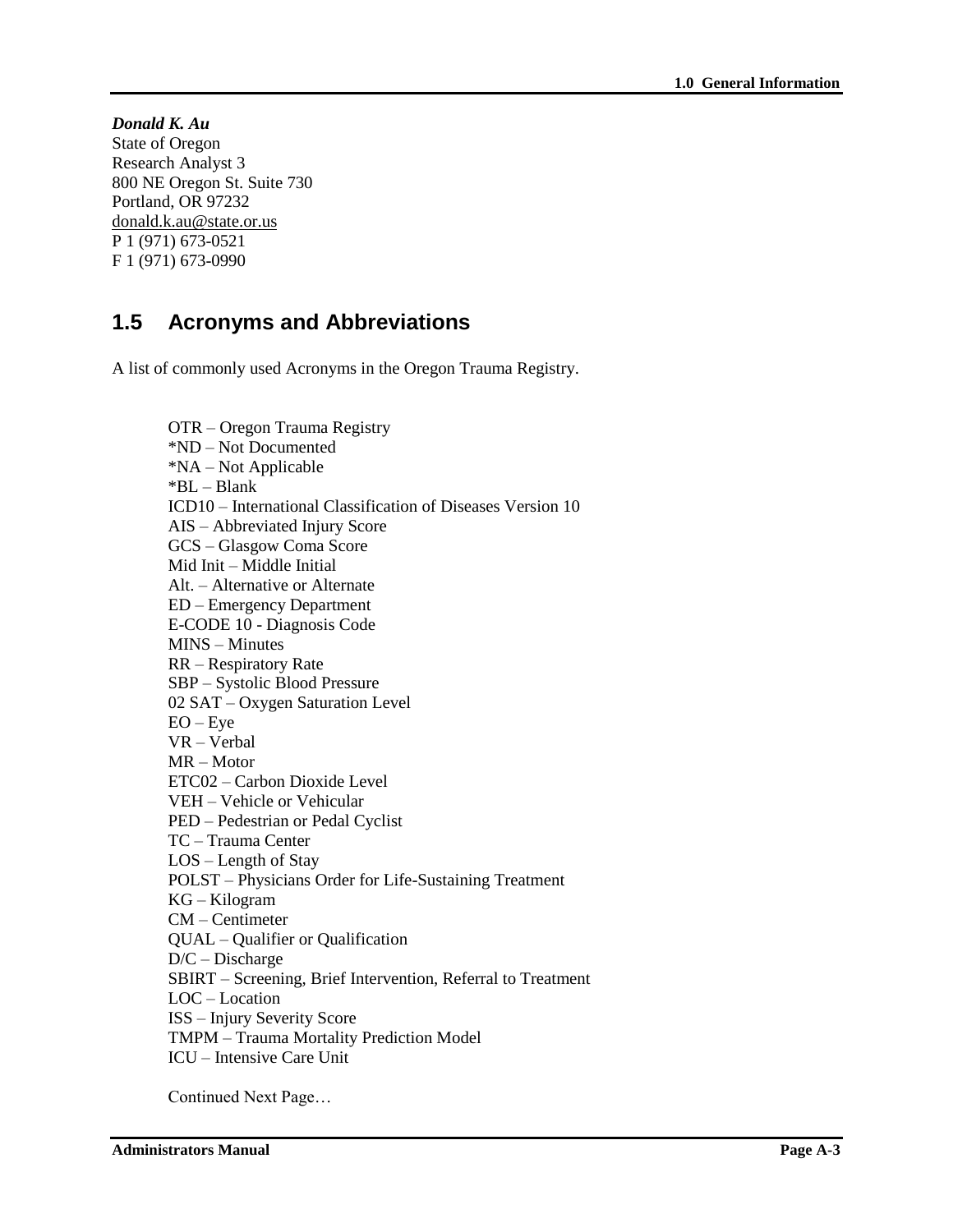PI – Process Improvement PR – Peer Review ID'd – Identified CDC – MOI – Centers for Disease Control and Prevention Method of Injury Dx – Diagnosis TQIP – Trauma Quality Improvement Program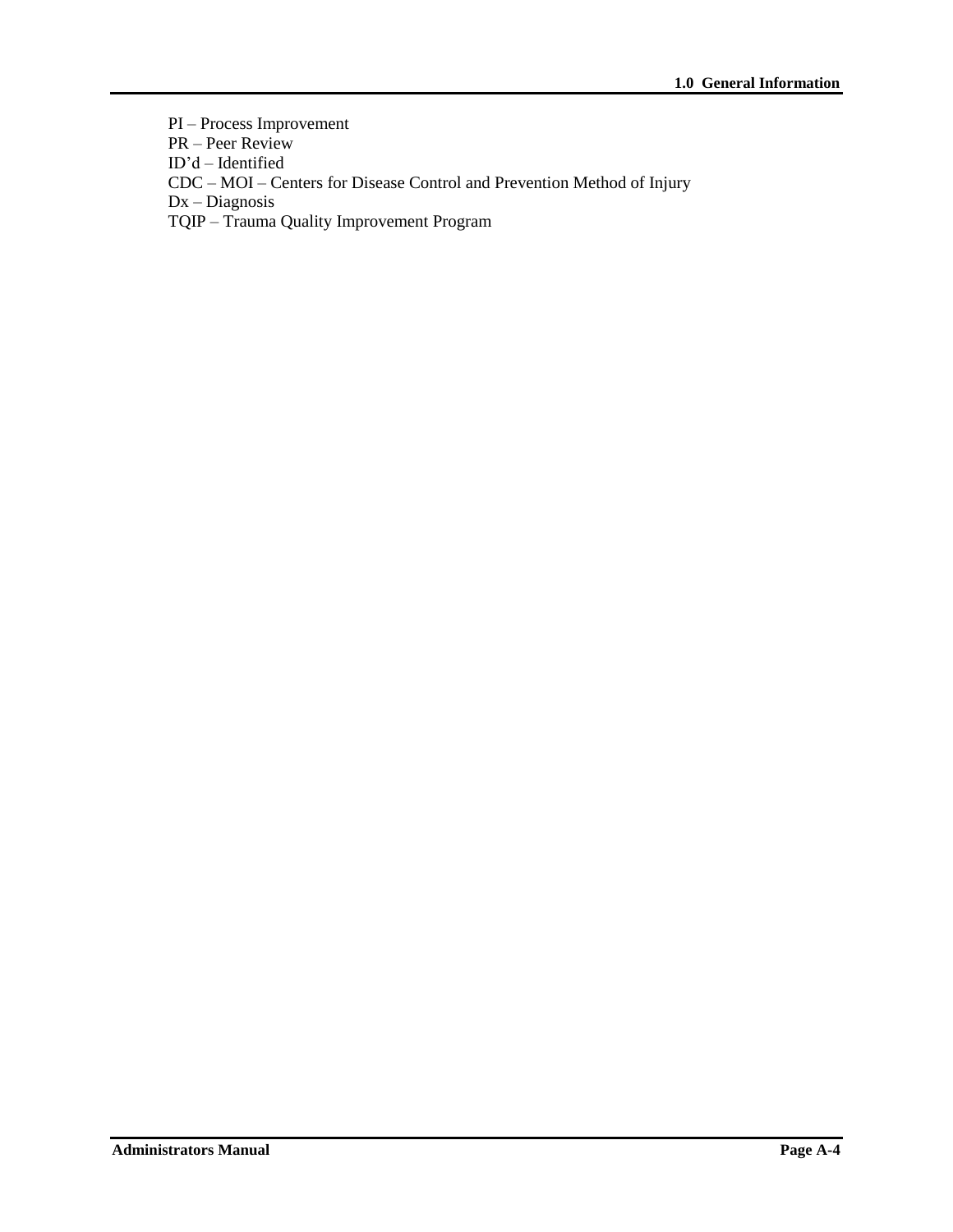### **2.0 REGISTRY SUMMARY**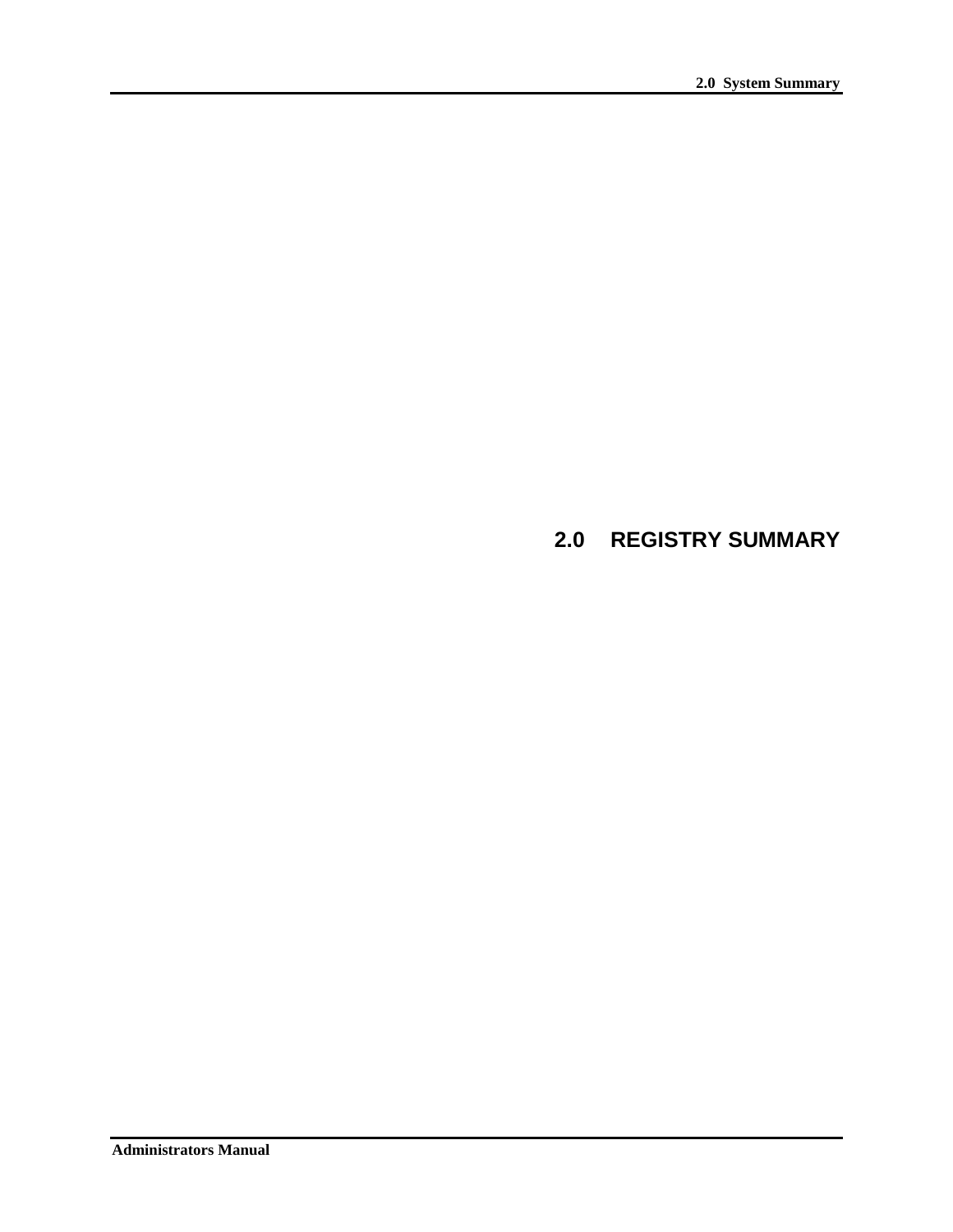### **B. REGISTRY SUMMARY**

The Oregon Trauma Registry's primary role is to gather data elements for tracking of and research of the quality care for the Oregon trauma patient. Data entered are used to make decisions regarding trauma system status, trauma care practices and guidelines, the proficiency and quality of care initiatives, and the tracking and submission of trauma care to a national level. The Oregon Trauma Registry data are used by researchers both here in Oregon, and across the nation in efforts to improve patient care.

### **2.1 Registry Configuration**

The Oregon Trauma Registry is a web-based application hosted through the Oregon State Data Center in Salem, OR. The registry is hosted on several network servers at the data center, and is subject to security reviews, and data backups by the data center. The Oregon Office of Information Security is responsible for the overall security of the registry and the database storage servers, as well as application servers.

### **2.2 Data Flows**

Data are entered into the Oregon Trauma Registry through a manual process entitled data abstraction. Data abstraction begins at the individual trauma center, where a trauma registrar is responsible for abstracting several different medical records concerning the trauma patient's care. Data abstraction can take hours to days to complete. Data are entered into the registry. It is viewable at two sources. First, the trauma center that abstracted and entered the data, can view their data again through data validation or report generation. The Oregon Health Authority has access to all registry data entered by the trauma centers in Oregon. Specific trauma centers only have access to their own patient care data.

### **2.3 User Access Levels**

Master Administrator:

- This level is reserved for the Oregon Health Authority. This level has the capability to manage all aspects of the registry, and has authority over all other access levels in the registry. This access level has the ability to:
	- Create, Delete and Restrict User Accounts
	- Modify the Look and Pathway of Individual Users
	- Customize Picklists
	- Set Default Views for Users
	- Create, Edit and Delete Patient Records
	- Create, Edit, Run and Delete Populations
	- Create, Edit, Run and Delete Reports
	- Create, Edit, Run and Delete Batches
	- Unlock, Reset and Log Off Users
	- Create a List of All Registry Users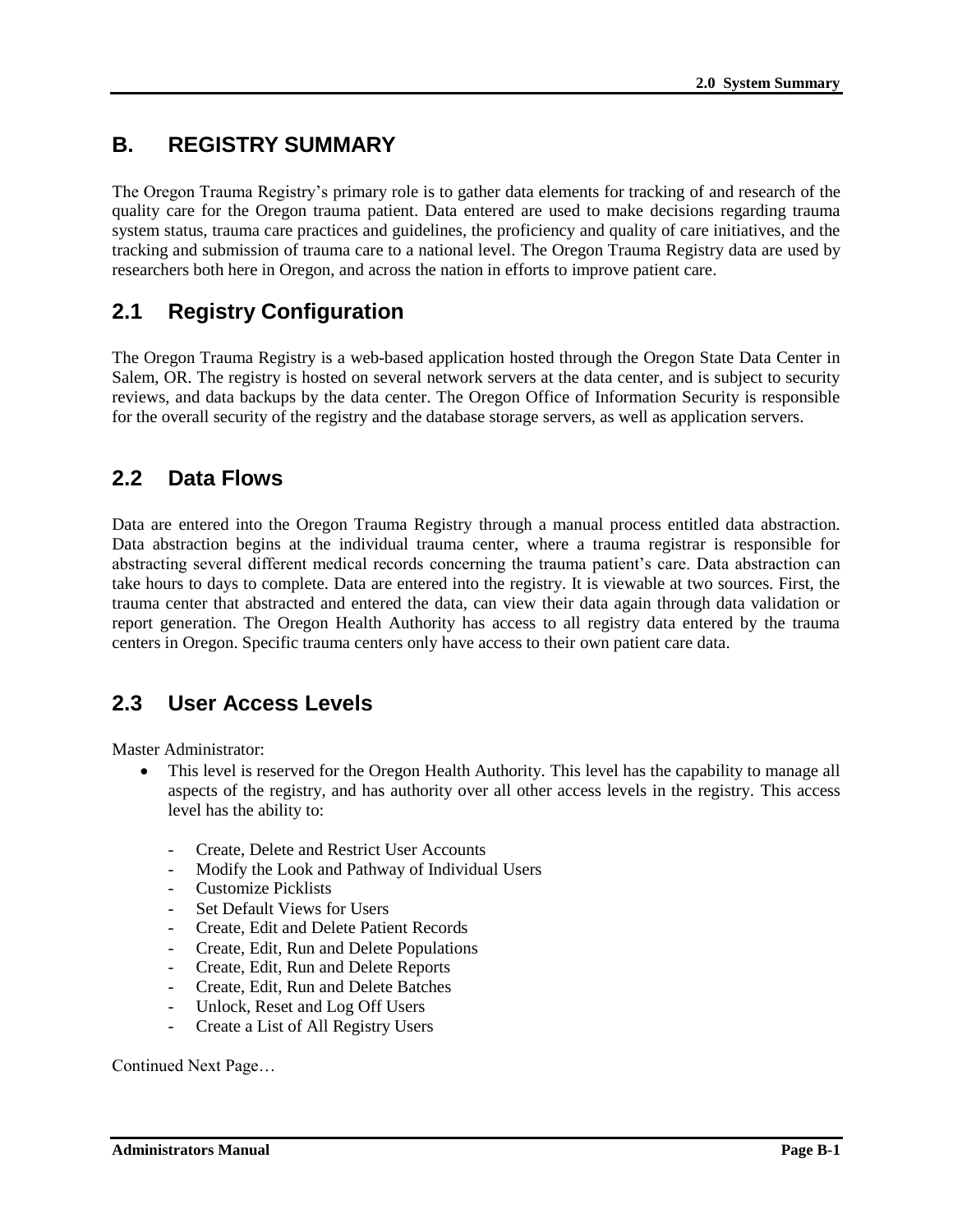Site Administrator:

- This level has the authority to administer user access within their trauma center. This level has the ability to:
	- Create and Delete User Accounts
	- Create, Edit and Delete Patient Records
	- Create, Edit, Run and Delete Populations
	- Create, Edit, Run and Delete Reports
	- Create, Edit, Run and Delete Batches
	- Unlock and Reset User Accounts

Site User:

- This level has the ability to:
	- Create, Edit and Delete Patient Records
	- Create, Edit, Run and Delete Populations
	- Create, Edit, Run and Delete Reports
	- Create, Edit, Run and Delete Batches

*\*Access level specifics may vary depending on the trauma center.*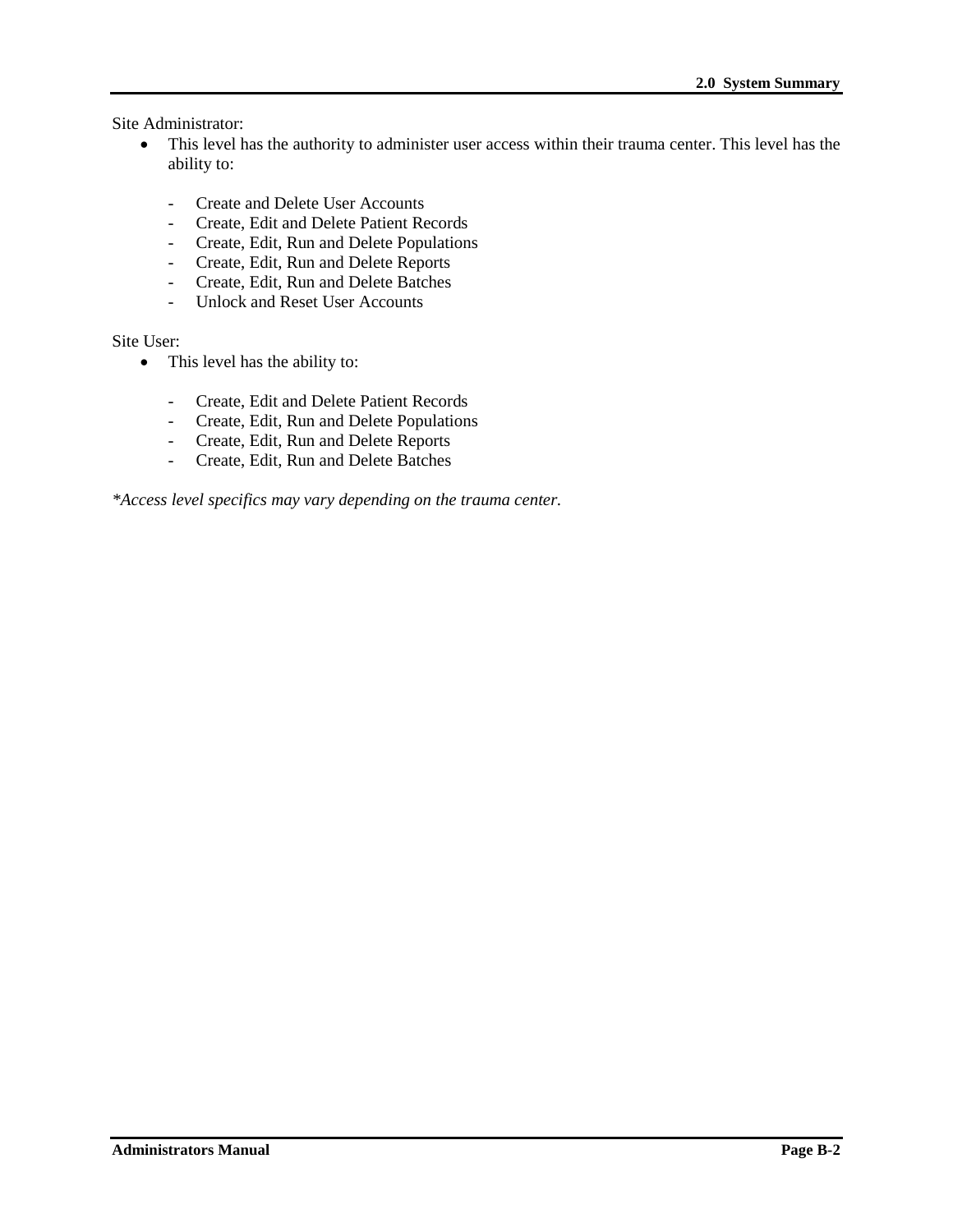### **3.0 GETTING STARTED**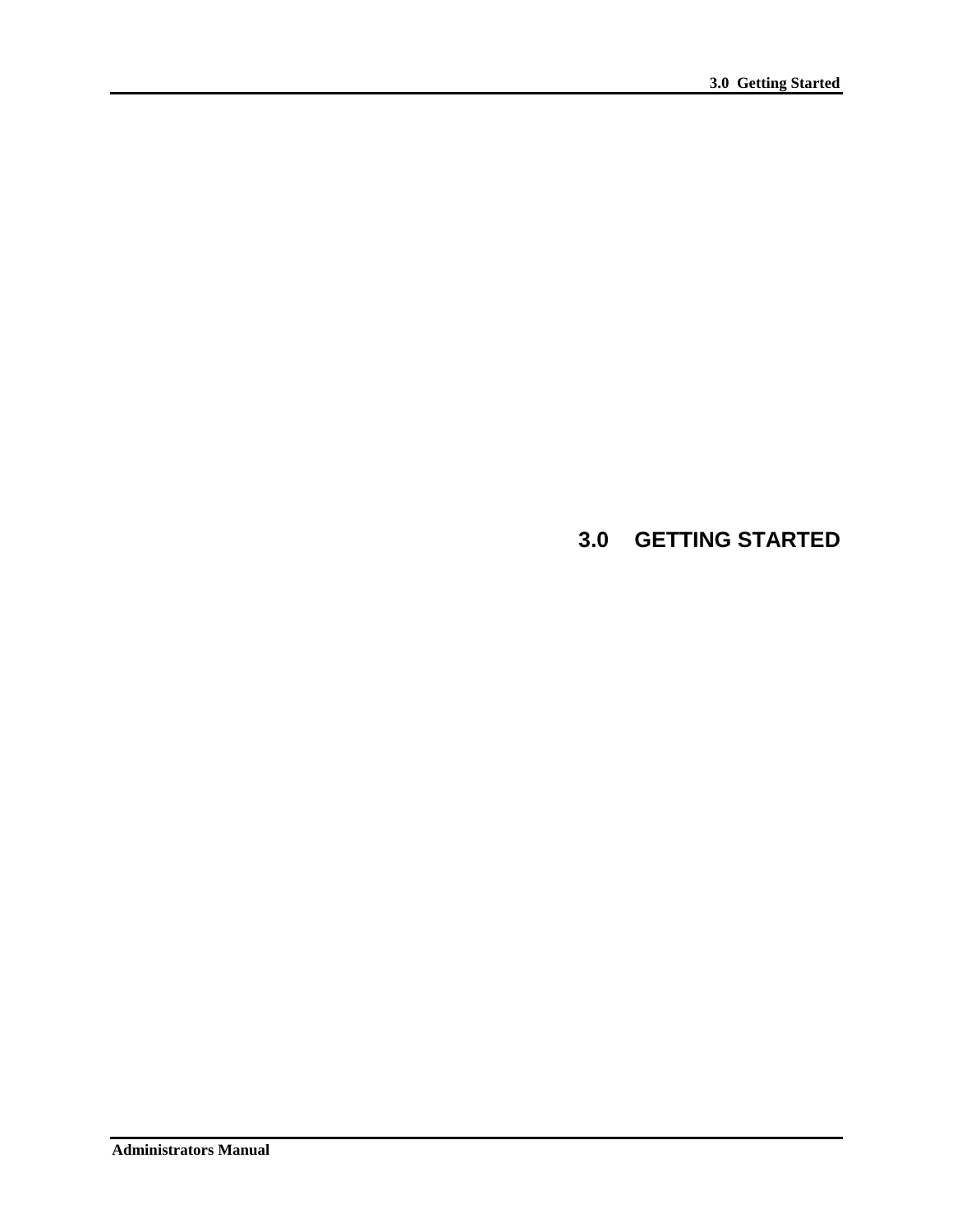### **C. GETTING STARTED**

This section provides a general walkthrough of the system from initiation through exit. The logical arrangement of the information should enable the administrator to understand the sequence and flow of the administrative functions of the registry.

### **3.1 Logging On**

A user ID and password is required to log onto the Oregon Trauma Registry.

[URL:https://otr.oregon.gov/web](https://otr.oregon.gov/web)



### **3.2 Registry Administrative Menu**

This section describes in specific terms in the administrative menu, as well as the navigation paths to functions noted on the screen.

### **3.2.A Configuration Tab**



The configuration tab will allow the administrative user to access all above stated functionality. This button is restricted for other users, except master users.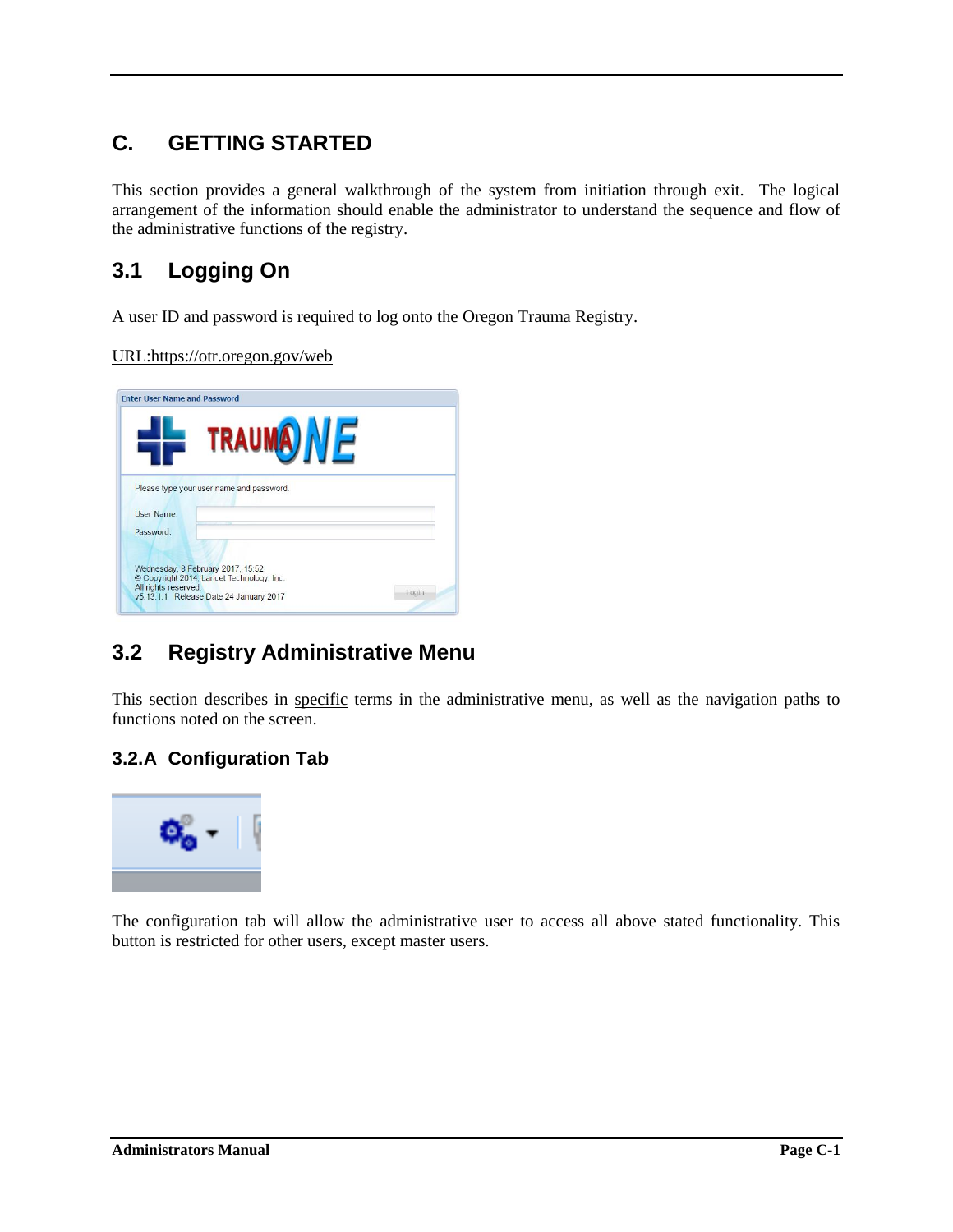### **3.2.B Configuration Menu**



All administrative functions are displayed in the administrative menu.

### **USER MANAGEMENT**

| User Account List                              | You can create a user account, change an account's settings or delete an account. |                                                                                          |                                           |                                          | Select an account from the list and click one of the |
|------------------------------------------------|-----------------------------------------------------------------------------------|------------------------------------------------------------------------------------------|-------------------------------------------|------------------------------------------|------------------------------------------------------|
| Full Name<br>Login Name                        | Data Name                                                                         | Default Site                                                                             | Password Expires On                       | Previous Login On                        | buttons below                                        |
|                                                | Angela Campbell ACAMPBELL                                                         |                                                                                          | 01/05/2017 11:18:15 _ 01/01/0001 12:00:00 |                                          | <b>Existing accounts</b>                             |
| <b>CAMPUFT!</b>                                |                                                                                   | Curry General Hospital                                                                   |                                           |                                          |                                                      |
| AFINETTI<br>Abigail Finetti<br><b>ALUEDERS</b> | AFINETTI                                                                          | Lake District Hospital                                                                   |                                           | 12/31/9999 11:59:58  02/07/2017 07:15:06 | Modify this account's basic settings.                |
| Andie Lueders<br>AMIX<br>Anne Mix              | <b>ALUEDERS</b><br>AMIX                                                           | Wallowa Memorial Hospital                                                                |                                           | 12/31/9999 11:59:58  02/09/2017 11:21:57 | Customize this account's personal settings.          |
| <b>ATINNEY</b><br>Amber Tinney                 | ATINNEY                                                                           | Legacy Emanuel Hospital & 12/31/9999 11:59:58  02/07/2017 10:04:58<br>Silverton Hospital |                                           | 01/09/2017 04:14:38  01/01/0001 12:00:00 | Change this account's password.                      |
| <b>BALBRIGHT</b><br>Bianca Albright            | <b>BALBRIGHT</b>                                                                  | Asante Three Rivers Medic                                                                |                                           | 12/31/9999 11:59:58  02/08/2017 12:49:48 | this account.<br>Delete                              |
| BHAKE<br>Brian Hake                            | BHAKE                                                                             | Bay Area Hospital                                                                        |                                           | 12/31/9999 11:59:58  01/25/2017 06:45:34 | Control this account's site access.                  |
| <b>BOCONNELL</b>                               | Bobbie O'Connell<br><b>BOCONNELL</b>                                              | Good Samaritan Regional                                                                  |                                           | 12/31/9999 11:59:58  02/06/2017 03:19:53 |                                                      |
| <b>BREITZ</b><br>Brenda Reitz                  | <b>BREITZ</b>                                                                     | Salem Hospital                                                                           |                                           | 12/31/9999 11:59:58  02/08/2017 01:57:09 | New accounts                                         |
| <b>BRENDAR</b><br>Brenda Reitz                 | <b>BRENDAR</b>                                                                    | West Valley Hospital                                                                     |                                           | 12/31/9999 11:59:58  02/08/2017 11:03:10 |                                                      |
| <b>CBARTICUS</b><br>Cindy Bartkus              | <b>CBARTIGUS</b>                                                                  | Bay Area Hospital                                                                        |                                           | 12/31/9999 11:59:58  01/12/2017 05:48:50 | Add a new account.                                   |
| <b>CGILES</b><br>Carol Giles                   | <b>CGILES</b>                                                                     | Pioneer Memorial Hospital                                                                |                                           | 12/31/9999 11:59:58  02/07/2017 12:15:37 | -All accounts                                        |
| <b>CHSPILDE</b><br><b>Chris Spilde</b>         | <b>CHSPILDE</b>                                                                   | Silverton Hospital                                                                       |                                           | 01/05/2017 11:29:49  01/01/0001 12:00:00 |                                                      |
| <b>CLEWIS</b><br>Christy Lewis                 | <b>CLEWIS</b>                                                                     | Peacebealth Peace Harbor                                                                 |                                           | 12/31/9999 11:59:58  02/07/2017 07:49:28 | Print a list of all user accounts.                   |
| CMELHORN<br>Claire Melhorn                     | CMELHORN                                                                          | St. Charles Medical Center                                                               |                                           | 12/31/9999 11:59:58  02/09/2017 05:49:29 |                                                      |
| <b>CROSTOCIL</b><br>Crystal Rostocil           | <b>CROSTOCIL</b>                                                                  | Salem Hospital                                                                           |                                           | 12/31/9999 11:59:58  02/08/2017 05:30:21 | Customize Defaults                                   |
| CVINZANT                                       | Carolann VinZant<br>CVINZANT                                                      | Legacy Emanuel Hospital &                                                                |                                           | 04/05/2017 04:19:31  02/09/2017 09:06:53 | Defaults for new user.                               |
| DBGORST<br>Debbie Gorst                        | DBGORST                                                                           | Coquille Valley Hospital                                                                 |                                           | 12/31/9999 11:59:58  01/26/2017 01:29:22 |                                                      |
| Donald Au<br><b>DONALD A</b>                   | <b>DONALD A</b>                                                                   | Oregon Health Authority                                                                  |                                           | 12/31/9999 11:59:58  01/30/2017 11:23:20 |                                                      |
|                                                | Deborah Slanicky DSI ANIOXY                                                       | <b>Bay Area Hospital</b>                                                                 | 12/31/9999 11:59:58  02/08/2017 09:23:40  |                                          |                                                      |

### **ADDING A NEW USER**

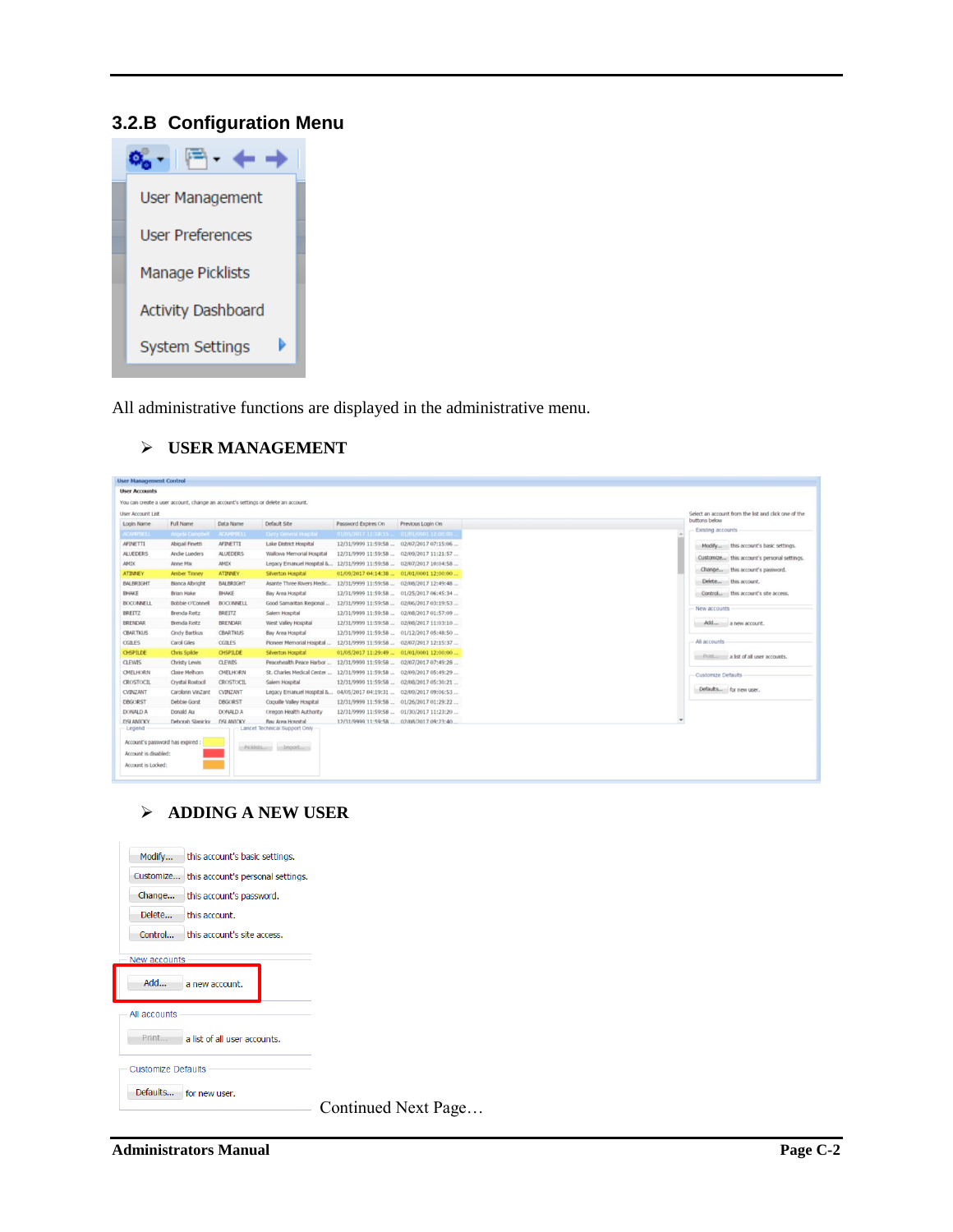### Select "**Add a New Account**"

| User logon name:                    |                                         | User data name: |  |
|-------------------------------------|-----------------------------------------|-----------------|--|
| User full name:                     |                                         |                 |  |
| User's Default Site:                |                                         |                 |  |
| Oregon Health Authority             |                                         |                 |  |
|                                     |                                         |                 |  |
|                                     | <b>Disable account</b>   Unlock account |                 |  |
| Auto Unlock: O off O On<br>Details: |                                         |                 |  |
|                                     |                                         |                 |  |
|                                     |                                         |                 |  |
|                                     |                                         |                 |  |
|                                     |                                         |                 |  |
|                                     |                                         |                 |  |

Enter in the "**User Logon Name**". This name is usually the first letter and last name of the new user. This will be the "**Data User Name**" as well. And the data user name will automatically populate. The data user name can be used to search by registrar to see what records they have entered or edited.

Enter "**User Full Name**". This is the full name as: *Last, First, Initial*, and is also used to track the registrar that entered data or edited a record.

"**Disable Account**" is used to disable a user's account. \*Note that this is different than deleting a user's account. A disabled account locks the user completely out of the registry. But does not require a user be completely reset-up when they need or are able to use the system again.

"**Unlock Account**" If a user accidentally enters their password too many times, or does not use the registry for 60 days total, the account will lock. Select unlock account to unlock and allow the user to enter their password again. \*Note unlocking an account does not required a password reset, unless the user has forgotten their permanent password.

"**Details**" You can enter employee details in this box if you would like. (I.e. Temp-Employee or Reset Password on  $\angle$  /  $\angle$ , etc.).

"**Auto Unlock**" This feature allows for you to re-enable the account on a set date and at a set time.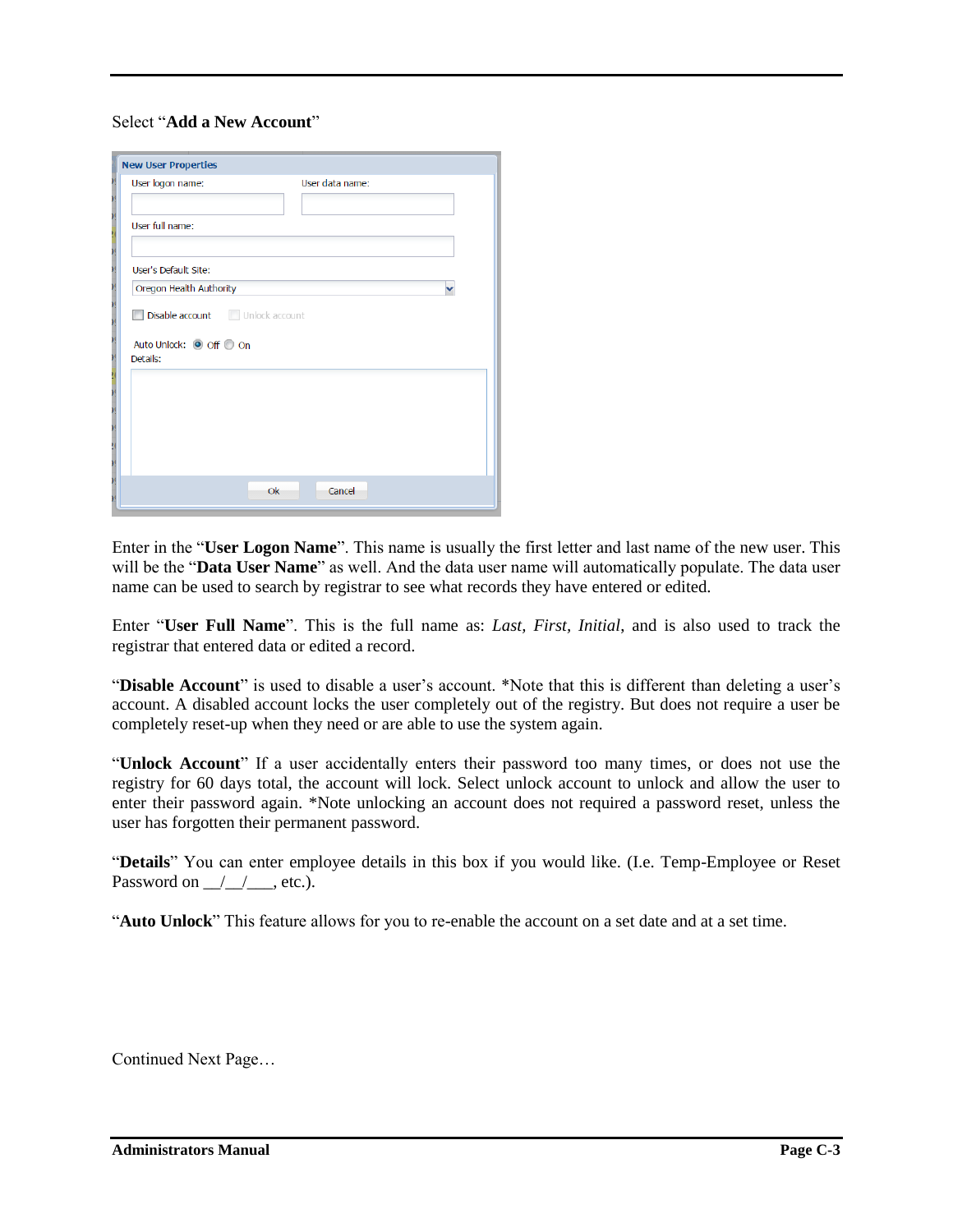### **MODIFY ACCOUNTS BASIC SETTINGS**

| Modify                                                      | this account's basic settings.              |                  |  |
|-------------------------------------------------------------|---------------------------------------------|------------------|--|
|                                                             | Customize this account's personal settings. |                  |  |
| Change                                                      | this account's password.                    |                  |  |
| Delete                                                      | this account.                               |                  |  |
| Control                                                     | this account's site access.                 |                  |  |
| New accounts -                                              |                                             |                  |  |
| Add                                                         | a new account.                              |                  |  |
|                                                             |                                             |                  |  |
| All accounts -                                              |                                             |                  |  |
| Print                                                       | a list of all user accounts.                |                  |  |
|                                                             |                                             |                  |  |
| Customize Defaults -                                        |                                             |                  |  |
| Defaults                                                    |                                             |                  |  |
|                                                             | for new user.                               |                  |  |
|                                                             |                                             |                  |  |
|                                                             |                                             |                  |  |
|                                                             |                                             |                  |  |
|                                                             |                                             | User data name:  |  |
| <b>ACAMPBELL</b>                                            |                                             | <b>ACAMPBELL</b> |  |
| Angela Campbell                                             |                                             |                  |  |
| User full name:<br>User's Default Site:                     |                                             |                  |  |
| Curry General Hospital                                      |                                             |                  |  |
|                                                             | <b>Disable account</b> Unlock account       |                  |  |
|                                                             |                                             |                  |  |
| Auto Unlock: O off O on                                     |                                             |                  |  |
|                                                             |                                             |                  |  |
| <b>ACAMPBELL Properties</b><br>User logon name:<br>Details: |                                             |                  |  |
|                                                             |                                             |                  |  |
|                                                             |                                             |                  |  |

If changes need to be made to the users data name, full name, or the users default site (changed at the Master User Level). You can make these changes by selecting the users name form the list. And then selecting "**Modify**".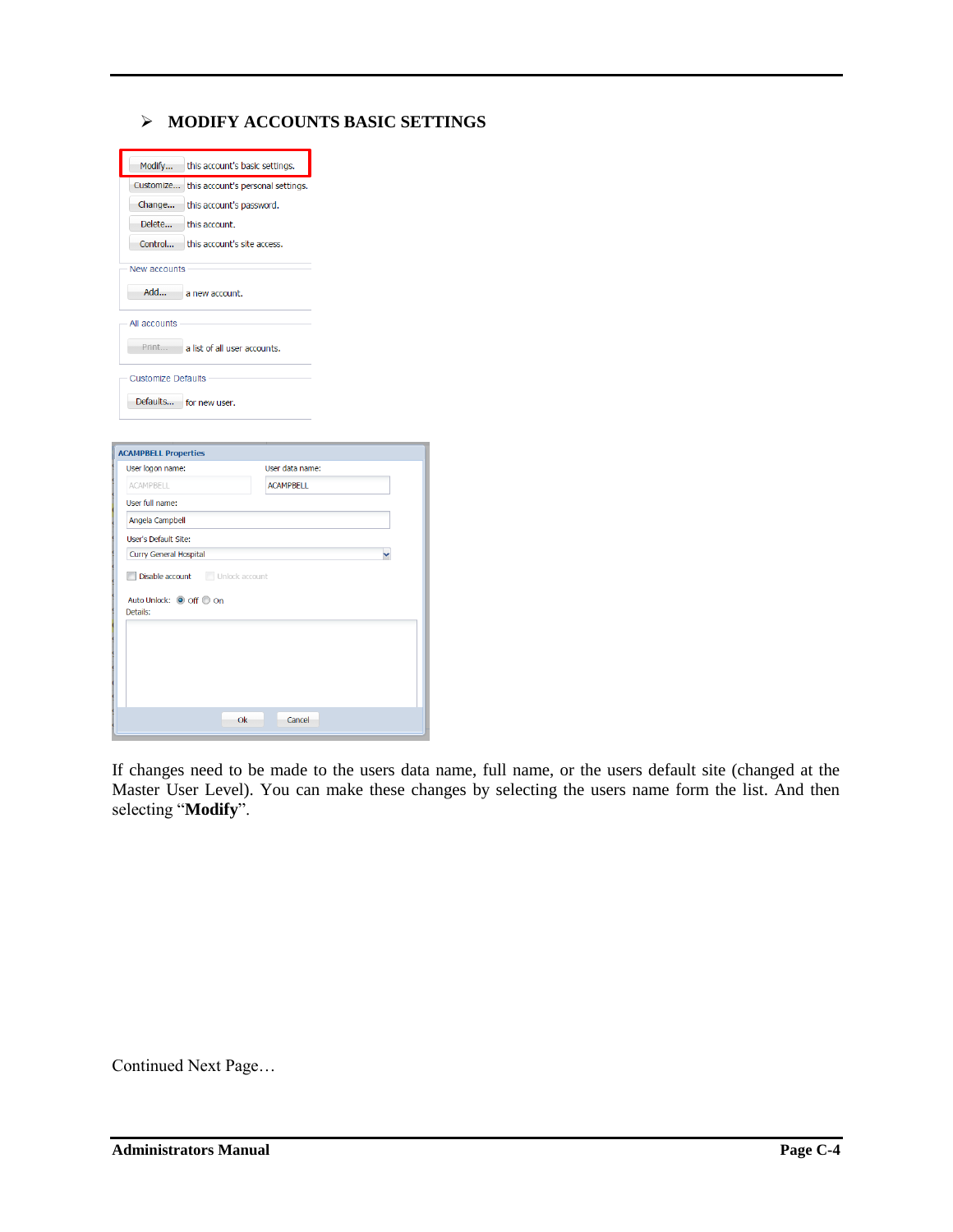### **CUSTOMIZE USERS SETTINGS**

| Modify                         | this account's basic settings.        |                                             |                         |      |
|--------------------------------|---------------------------------------|---------------------------------------------|-------------------------|------|
|                                |                                       | Customize this account's personal settings. |                         |      |
| Change                         | this account's password.              |                                             |                         |      |
| Delete                         | this account.                         |                                             |                         |      |
| Control                        | this account's site access.           |                                             |                         |      |
| New accounts                   |                                       |                                             |                         |      |
| Add                            | a new account.                        |                                             |                         |      |
| All accounts -                 |                                       |                                             |                         |      |
| Print                          | a list of all user accounts.          |                                             |                         |      |
| Customize Defaults-            |                                       |                                             |                         |      |
|                                | Defaults for new user.                |                                             |                         |      |
|                                |                                       | ш                                           | 79 V J                  |      |
| <b>Customization ACAMPBELL</b> |                                       |                                             |                         |      |
| Your Name                      | Angela Campbell                       |                                             | Change Password         |      |
| Settings For                   | Curry General Hospital                |                                             | ×                       |      |
| Default-<br>Module             | Data Entry                            | Y                                           |                         |      |
| Pathway                        | <b>MAIN</b>                           | ×                                           |                         |      |
|                                | Default page is first page in pathway | Page DEMOGRAPHICS                           |                         |      |
| Chalkboards-                   |                                       |                                             |                         |      |
|                                | <b>Available Chalkboards</b>          |                                             | <b>Selected Members</b> |      |
| Chalkboard Name                |                                       | Site                                        | Chalkboard Name         | Site |
|                                | No Chalkboard Found                   |                                             | No Chalkboard Selected  |      |
|                                |                                       |                                             |                         |      |
|                                |                                       |                                             |                         |      |
|                                |                                       |                                             |                         |      |
|                                |                                       |                                             |                         |      |

Administrators can customize a user's experience within the registry.

"Your Name" is the user's name. And is editable in this setting. \*Note that changes here will also change in the users setup screen.

 $\alpha$ 

Cancel

"**Settings For**" cannot be changed by an administrative user in this screen. To change the hospital site settings you will need to contact a master user. (See section 1.4 Points of Contact) for list of contacts.

"**Module**" You can select where a user lands when they first login to the system. Administrative users will have six different modules to choose from. Including:

- $\triangleright$  Data Entry
- P Report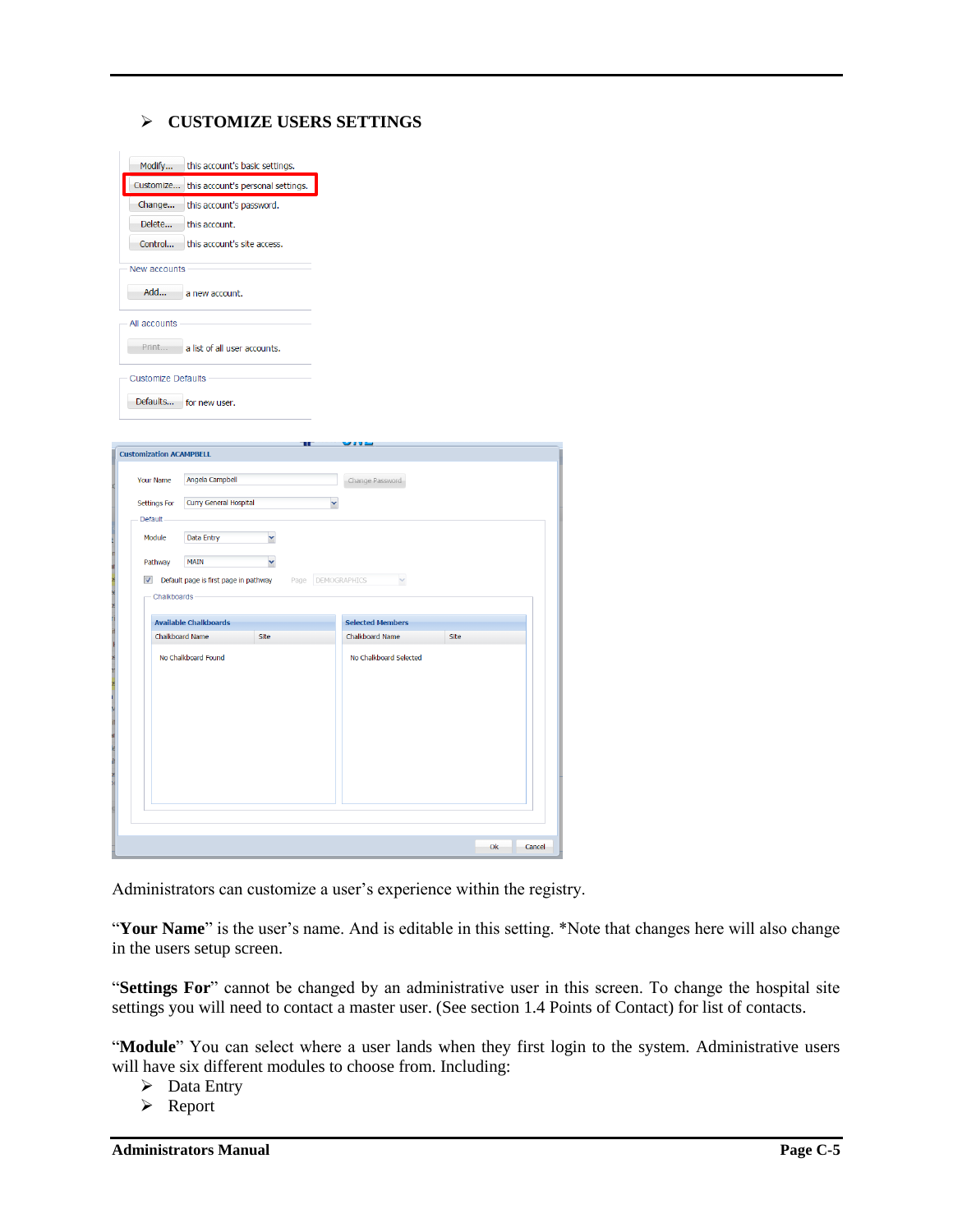- $\triangleright$  Population
- $\triangleright$  Batch
- $\triangleright$  Chalkboard

Select "**OK**"

\*Note that changing this dropdown menu does not deny a user access to the rest of the registry\*.

"Pathway" is not adjustable by administrative users. Please contact a master user. (See section 1.4 Points of Contact) for list of contacts.

"**Available Chalkboards / Selected Members**" administrative users can select which users they want to see various chalkboard reports.

### **CHANGE ACCOUNTS PASSWORD**

| Modify                    | this account's basic settings.              |        |
|---------------------------|---------------------------------------------|--------|
|                           | Customize this account's personal settings. |        |
|                           | Change this account's password.             |        |
| Delete                    | this account.                               |        |
| Control                   | this account's site access.                 |        |
| New accounts -            |                                             |        |
| Add                       | a new account.                              |        |
|                           |                                             |        |
| All accounts -            |                                             |        |
| Print                     | a list of all user accounts.                |        |
| Customize Defaults-       |                                             |        |
| Defaults                  | for new user.                               |        |
|                           |                                             |        |
|                           |                                             |        |
| <b>Password</b>           | 2017.12.77.70                               |        |
|                           |                                             |        |
| Enter Old Password        |                                             |        |
| <b>Enter New Password</b> |                                             |        |
| Reenter New to Confirm    |                                             |        |
|                           | Ok                                          | Cancel |
|                           |                                             |        |
|                           |                                             |        |

Change an account user's temporary password by entering it into the "**Enter New Password**" box first, then the "**Reenter New to Confirm**" box second. Select "**OK**". \*Note this does not set a permanent password, a user will need to set their own permanent password when they first login to the registry after a password has been changed.

Password Requirements:

- $\triangleright$  Minimum Length of 6 Characters
- $\triangleright$  Must contain letters, numbers, and a special character, (i.e. \$, &, %, \$, etc.).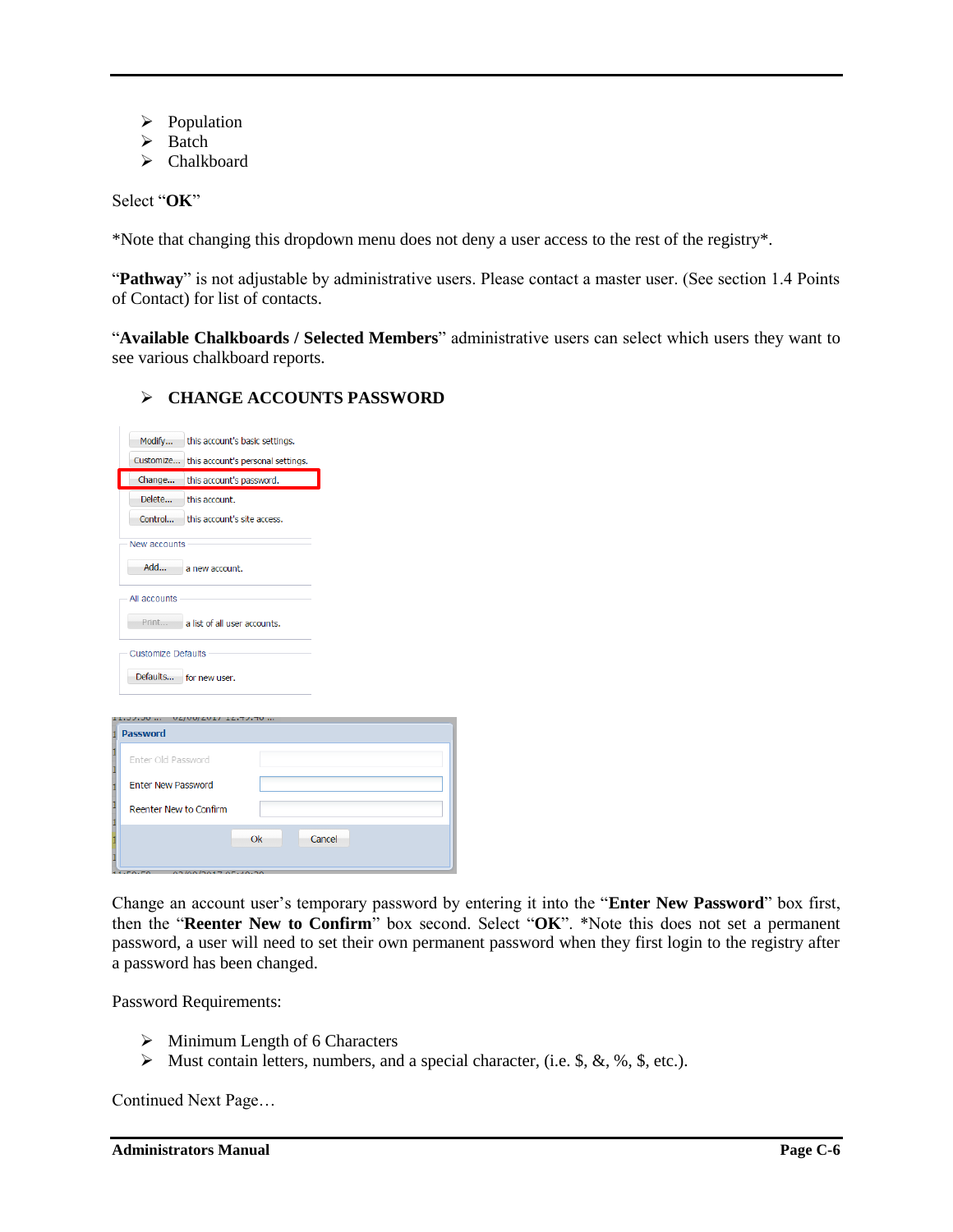### **DELETE USER ACCOUNT**

|                         | Modify                    | this account's basic settings.                  |    |          |
|-------------------------|---------------------------|-------------------------------------------------|----|----------|
|                         |                           | Customize this account's personal settings.     |    |          |
|                         | Change                    | this account's password.                        |    |          |
|                         | Delete                    | this account.                                   |    |          |
|                         | Control                   | this account's site access.                     |    |          |
|                         | New accounts              |                                                 |    |          |
|                         | Add                       | a new account.                                  |    |          |
|                         |                           |                                                 |    |          |
|                         | All accounts -            |                                                 |    |          |
|                         | Print                     | a list of all user accounts.                    |    |          |
|                         | <b>Customize Defaults</b> |                                                 |    |          |
|                         | Defaults                  | for new user.                                   |    |          |
|                         |                           |                                                 |    |          |
|                         |                           |                                                 |    |          |
| $\overline{\mathbf{5}}$ | <b>Delete user</b>        |                                                 |    | $\times$ |
|                         |                           |                                                 |    |          |
| :5                      |                           | Are you sure you want to delete User ACAMPBELL? |    |          |
| 5                       |                           |                                                 |    |          |
| :5                      |                           |                                                 |    |          |
| $\cdot$ 4               |                           | Yes                                             | No |          |

Select "**YES**" to delete a user's account. \*Note If a user's account is deleted, it must be recreated for the user to have access to the registry.

### **COLOR CODING FOR USERS**

| Legend                           | - Lancet Technical Support Only — |
|----------------------------------|-----------------------------------|
| Account's password has expired : | Picklists<br>Import               |
| Account is disabled:             |                                   |
| Account is Locked:               |                                   |
|                                  |                                   |

\*Note that the user's account will remain yellow until a permanent password is set.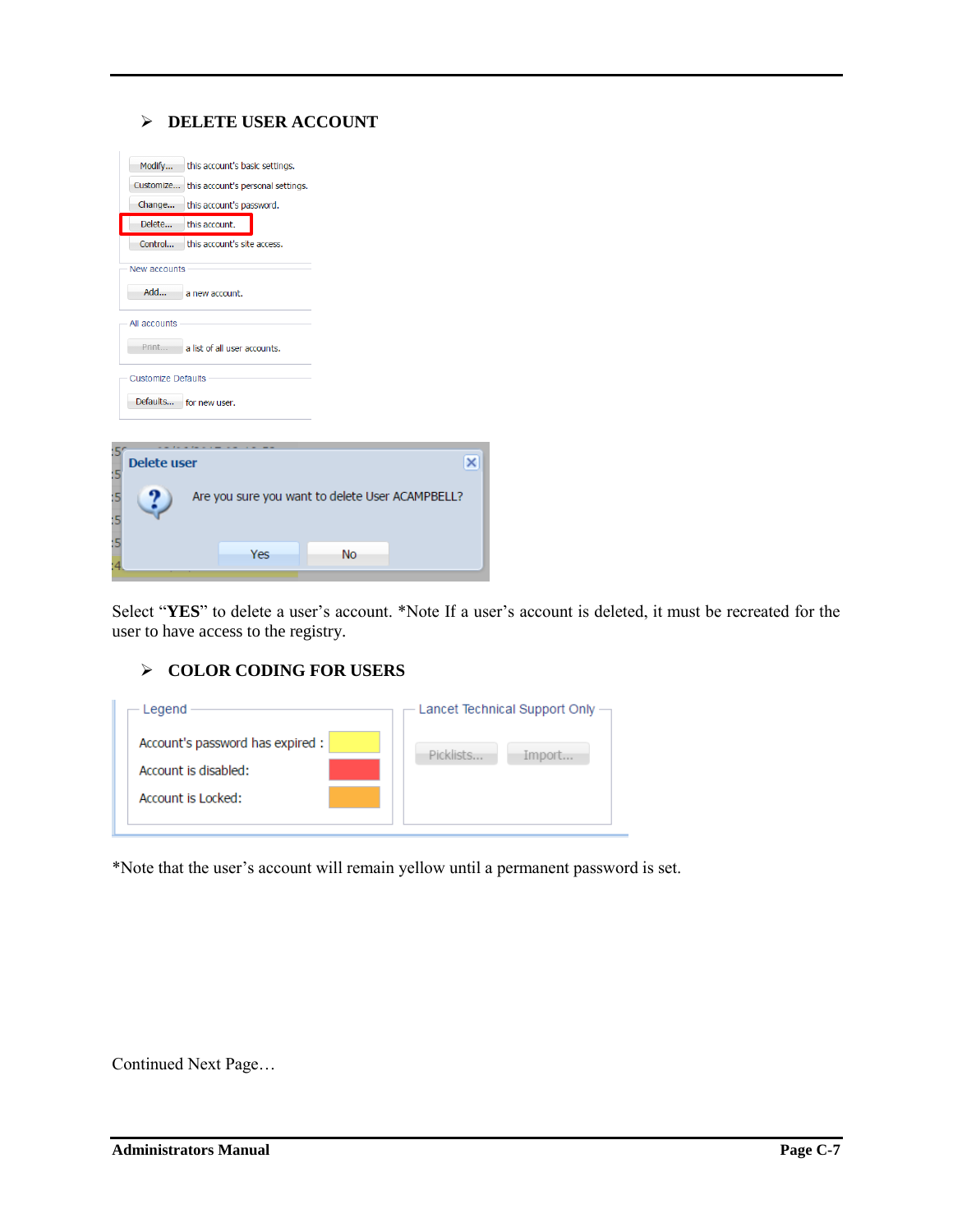### **3.2.C Activity Dashboard**

| $\left  \begin{array}{c} \text{ } \\ \text{-} \end{array} \right  = \left  \begin{array}{c} \text{ } \\ \text{ } \end{array} \right  = \left  \begin{array}{c} \text{ } \\ \text{ } \end{array} \right  = \left  \begin{array}{c} \text{ } \\ \text{ } \end{array} \right  = \left  \begin{array}{c} \text{ } \\ \text{ } \end{array} \right  = \left  \begin{array}{c} \text{ } \\ \text{ } \end{array} \right  = \left  \begin{array}{c} \text{ } \\ \text{ } \end{array} \right  = \left  \begin{array}{c} \text{ } \\ \text{ } \end{array}$ |   |
|-------------------------------------------------------------------------------------------------------------------------------------------------------------------------------------------------------------------------------------------------------------------------------------------------------------------------------------------------------------------------------------------------------------------------------------------------------------------------------------------------------------------------------------------------|---|
| 早☆ SI                                                                                                                                                                                                                                                                                                                                                                                                                                                                                                                                           | G |
| $\rightarrow$ $\times$ 0<br>۰                                                                                                                                                                                                                                                                                                                                                                                                                                                                                                                   |   |
| User Management                                                                                                                                                                                                                                                                                                                                                                                                                                                                                                                                 |   |
| <b>User Preferences</b>                                                                                                                                                                                                                                                                                                                                                                                                                                                                                                                         |   |
| <b>Manage Picklists</b>                                                                                                                                                                                                                                                                                                                                                                                                                                                                                                                         |   |
| <b>Activity Dashboard</b>                                                                                                                                                                                                                                                                                                                                                                                                                                                                                                                       |   |
| <b>System Settings</b>                                                                                                                                                                                                                                                                                                                                                                                                                                                                                                                          |   |

| $Loa$ Off | Unlock All<br><b>Refresh</b> |                 |                                         |                             |
|-----------|------------------------------|-----------------|-----------------------------------------|-----------------------------|
|           | LoginTime                    | LoginName       | Login Site Name                         | <b>UserName</b>             |
| 0         | 02/09/2017 09:06:53 AM       | <b>CVINZANT</b> | Legacy Emanuel Hospital & Health Center | Carolann VinZant            |
| □         | 02/09/2017 12:33:01 PM       | <b>JPERRIGO</b> | Columbia Memorial Hospital              | <b>Jennifer Perrigo</b>     |
| □         | 02/09/2017 09:06:20 AM       | <b>RVOSS</b>    | Asante Three Rivers Medical Center      | <b>Rebecca Voss</b>         |
| □         | 02/09/2017 09:28:50 AM       | <b>KWEBER</b>   | <b>Mercy Medical Center</b>             | Kendall Weber               |
| 0         | 02/09/2017 10:26:37 AM       | <b>NJARRETT</b> | Oregon Health Authority                 | Mathan Jarrett              |
| □         | 02/09/2017 09:02:19 AM       | <b>SSHAW</b>    | Good Samaritan Regional Medical Center  | $\triangleright$ SCOTT SHAW |
| □         | 02/09/2017 05:49:29 AM       | <b>CMELHORN</b> | St. Charles Medical Center - Bend       | Claire Melhorn              |
| □         | 02/09/2017 05:55:05 AM       | <b>KMAUCH</b>   | Sky Lakes Medical Center                | Kalissa Mauch               |
| □         | 02/09/2017 10:12:33 AM       | <b>SHOLMES</b>  | Sky Lakes Medical Center                | Stacey Holmes               |
| 0         | 02/09/2017 10:02:58 AM       | <b>SGORDON</b>  | Samaritan Albany General Hospital       | Stephanie Gordon            |

The activity dashboard displays all users at your site that are currently authorized in the trauma registry. Administrative users have the ability to log off users in the event that their computer or registry software has locked up and is not functional. Logging off a user as an administrator will not delete any of the record information that user has completed. \*Note you will only see users for your site.

### **3.3 Exit Registry**



Always exit the registry using the "Log Off" button. The log off button resembles a modern power button. If a user or administrative user simply closes the browser to leave the registry, it will result in a hung session. The user will not be able to log back into the system for up to 5 minutes.